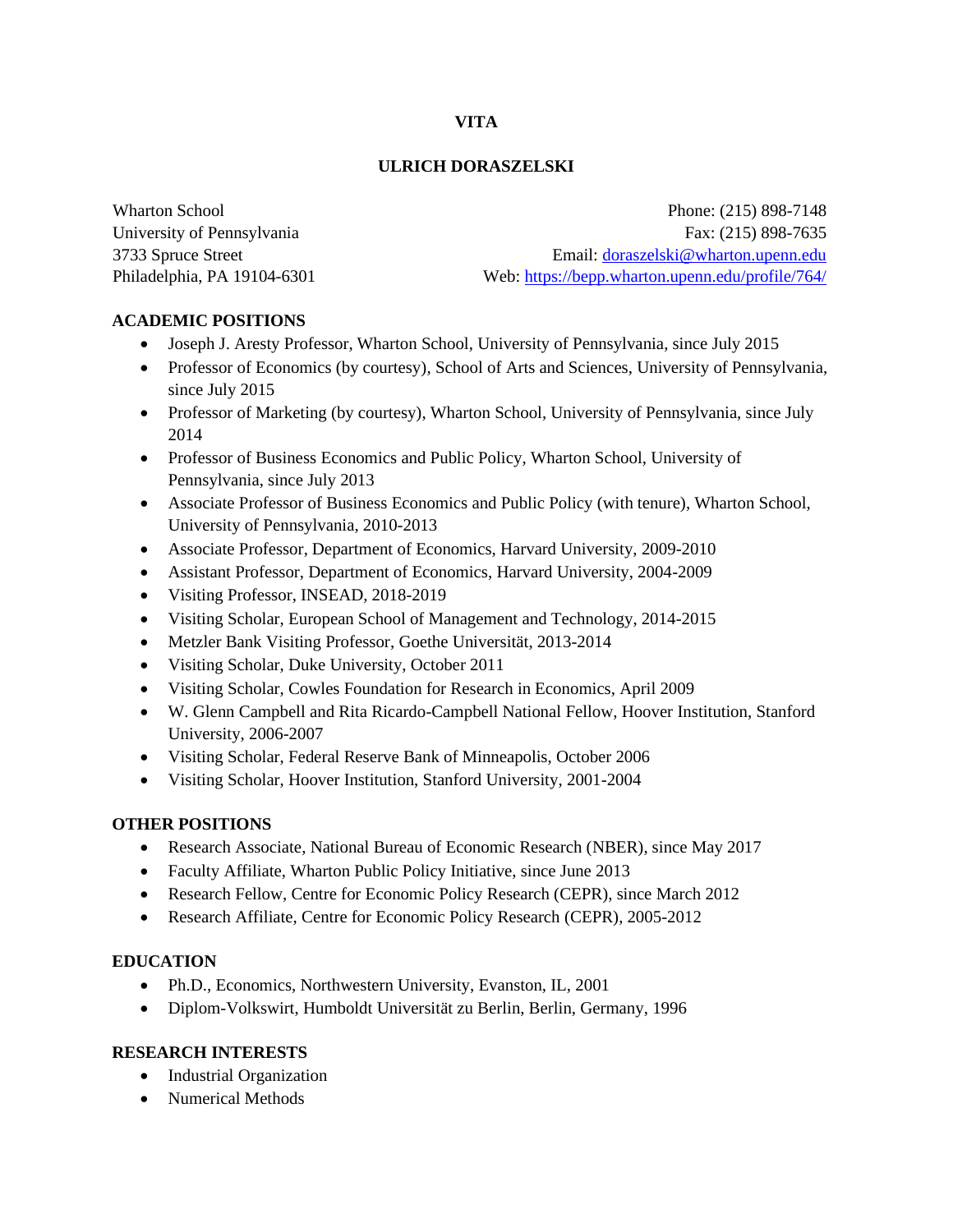- Game Theory
- Applied Econometrics

## **PUBLICATIONS**

- "Sacrifice Tests for Predation in a Dynamic Pricing Model: Ordover and Willig (1981) and Cabral and Riordan (1997) meet Ericson and Pakes (1995)," with David Besanko and Yaroslav Kryukov, *International Journal of Industrial Organization*, Vol. 70, 2020, pp. 1-20
- "How Efficient Is Dynamic Competition? The Case of Price as Investment," with David Besanko and Yaroslav Kryukov, *American Economic Review*, Vol. 109, No. 9, 2019, pp. 3339-3364
- "Protocol Invariance and the Timing of Decisions in Dynamic Games," with Juan Escobar, *Theoretical Economics*, Vol. 14, 2019, pp. 597-646
- "Dynamic Stochastic Games with Random Moves," with Kenneth Judd, *Quantitative Marketing and Economics*, Vol. 17, No. 1, 2019, pp. 59-79.
- "Just Starting Out: Learning and Equilibrium in a New Market," with Gregory Lewis and Ariel Pakes, *American Economic Review*, Vol. 108, No. 3, 2018, pp. 565-615 (lead article)
- "Measuring the Bias of Technological Change," with Jordi Jaumandreu, *Journal of Political Economy*, Vol. 126, No. 3, 2018, pp. 1027-1084
- "The Economics of Predation: What Drives Pricing When There Is Learning-by-Doing?," with David Besanko and Yaroslav Kryukov, *American Economic Review*, Vol. 104, No. 3, 2014, pp. 868-897
- "R&D and Productivity: Estimating Endogenous Productivity," with Jordi Jaumandreu, *Review of Economic Studies*, Vol. 80, No. 4, 2013, pp. 1338-1383
- "A Dynamic Quality Ladder Model with Entry and Exit: Exploring the Equilibrium Correspondence Using the Homotopy Method," with Ron Borkovsky and Yaroslav Kryukov, *Quantitative Marketing and Economics*, Vol. 10, No. 2, 2012, pp. 197-229 (honorable mention, 2012 Dick Wittink Prize)
- "Restricted Feedback in Long Term Relationships," with Juan Escobar, *Journal of Economic Theory*, Vol. 147, No. 1, 2012, pp. 142-161
- "Avoiding the Curse of Dimensionality in Dynamic Stochastic Games," with Kenneth Judd, *Quantitative Economics,* Vol. 3, No. 1, 2011, pp. 53-93
- "A Theory of Regular Markov Perfect Equilibria in Dynamic Stochastic Games: Genericity, Stability, and Purification," with Juan Escobar, *Theoretical Economics*, Vol. 5, 2010, pp. 369-402
- "On the Role of Demand and Strategic Uncertainty in Capacity Investment and Disinvestment Dynamics," with David Besanko, Lauren Lu, and Mark Satterthwaite, *International Journal of Industrial Organization*, Vol. 28, No. 4, 2010, pp. 383-389
- "A User's Guide to Solving Dynamic Stochastic Games Using the Homotopy Method," with Ron Borkovsky and Yaroslav Kryukov, *Operations Research*, Vol. 58, No. 4, 2010, pp. 1116-1132
- "Lumpy Capacity Investment and Disinvestment Dynamics," with David Besanko, Lauren Lu, and Mark Satterthwaite, *Operations Research*, Vol. 58, No. 4, 2010, pp. 1178-1193
- "Computable Markov-Perfect Industry Dynamics," with Mark Satterthwaite, *Rand Journal of Economics*, Vol. 41, No. 2, 2010, pp. 215-243 (lead article)
- "Learning-by-Doing, Organizational Forgetting, and Industry Dynamics," with David Besanko, Yaroslav Kryukov, and Mark Satterthwaite, *Econometrica*, Vol. 78, No. 2, 2010, pp. 453-508 (lead article)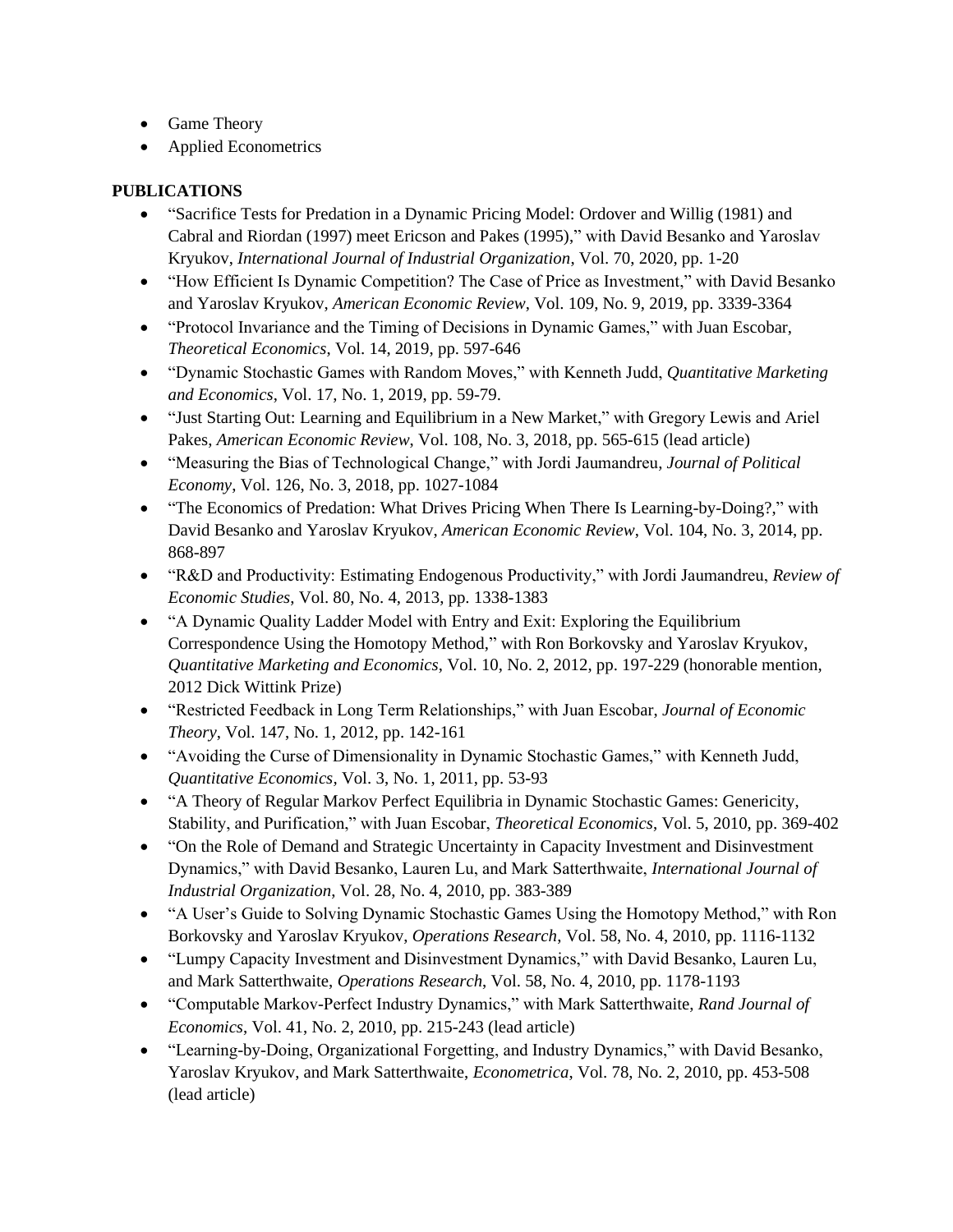- "Avoiding Market Dominance: Product Compatibility in Markets with Network Effects," with Jiawei Chen and Joseph Harrington, *Rand Journal of Economics*, Vol. 40, No. 3, 2009, pp. 455- 485
- "The Effect of Advertising on Brand Awareness and Perceived Quality: An Empirical Investigation using Panel Data," with Robert Clark and Michaela Draganska, *Quantitative Marketing and Economic*, Vol. 7, No. 2, 2009, pp. 207-236
- "Rent Dissipation in R&D Races," in Roberto Cellini and Luca Lambertini (eds), *The Economics of Innovation: Incentives, Cooperation, and R&D Policy*, 2008, Emerald, Bingley, pp. 3-13
- "Advertising Dynamics and Competitive Advantage," with Sarit Markovich, *Rand Journal of Economics,* Vol. 38, No. 3, 2007, pp 557-592 (lead article)
- "A Framework for Applied Dynamic Analysis in IO," with Ariel Pakes, in Mark Armstrong and Robert Porter (eds.), *Handbook of Industrial Organization*, Vol. 3, 2007, North-Holland, Amsterdam, pp. 1887-1966
- "Market Segmentation Strategies of Multiproduct Firms," with Michaela Draganska, *Journal of Industrial Economics*, Vol. 54, No. 1, 2006, pp. 125-149
- "The Role of Permanent Income and Demographics in Black/White Differences in Wealth," with Joseph Altonji, *Journal of Human Resources*, Vol. 40, No. 1, 2005, pp. 1-30 (lead article)
- "Measuring Returns to Scale in Nineteenth-Century French Industry," *Explorations in Economic History*, Vol. 41, No. 3, 2004, pp. 256-281
- "Capacity Dynamics and Endogenous Asymmetries in Firm Size," with David Besanko, *Rand Journal of Economics*, Vol. 35, No. 1, 2004, pp. 23-49
- "Innovations, Improvements, and the Optimal Adoption of New Technologies," *Journal of Economic Dynamics and Control*, Vol. 28, No. 7, 2004, pp. 1461-1480
- "Communication and Voting with Double-Sided Information," with Dino Gerardi and Francesco Squintani, *Contributions to Theoretical Economics*, Vol. 3, No. 1, 2003, Article 6
- "An R&D Race with Knowledge Accumulation," *Rand Journal of Economics*, Vol. 34, No. 1, 2003, pp. 19-41
- "The Net Present Value Method versus the Option Value of Waiting: A Note on Farzin, Huisman & Kort (1998)," *Journal of Economic Dynamics and Control*, Vol. 25, No. 8, 2001, pp. 1109- 1115
- "Black/White Differences in Wealth," with Joseph Altonji and Lewis Segal, *Economic Perspectives*, Vol. 24, No. 1, 2000, pp. 38-50

# **WORKING PAPERS**

- "Ownership Concentration and Strategic Supply Reduction," with Katja Seim, Michael Sinkinson, and Peichun Wang, University of Pennsylvania, 2019, revise and resubmit at *American Economic Review*
- "Spatial Competition in Growing Markets: A Dynamic Model of Entry," with Bryan Bollinger, Kenneth Judd, and Ryan McDevitt, University of Pennsylvania, 2020, revise and resubmit at *Rand Journal of Economics*
- "Dynamic Strategic Corporate Finance: A Tug of War with Financial Frictions," with Joao Gomes and Felix Nockher, University of Pennsylvania, 2021
- "Reexamining the De Loecker & Warzynski (2012) Method for Estimating Markups," with Jordi Jaumandreu, University of Pennsylvania, 2021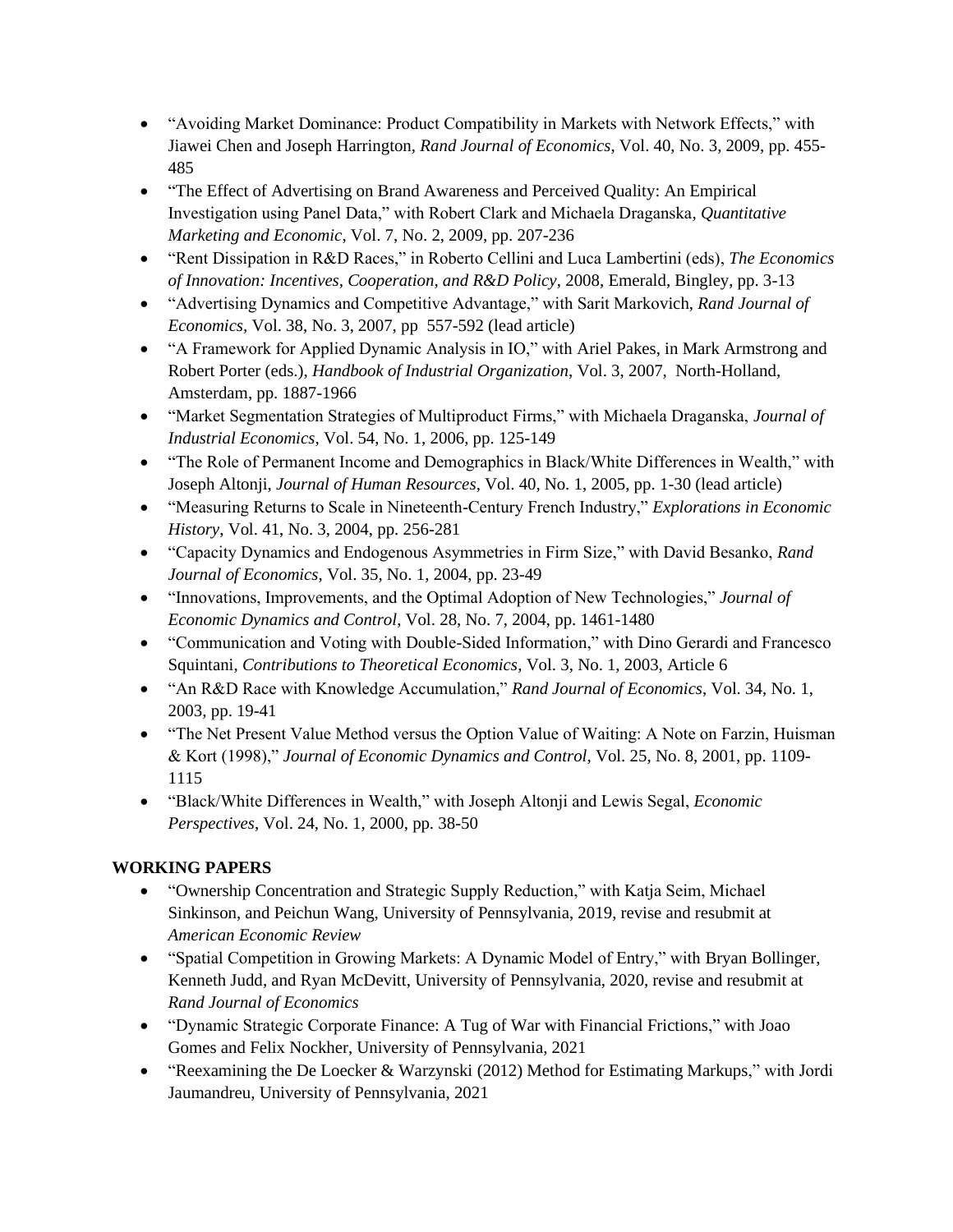• "Using Cost Minimization to Estimate Markups," with Jordi Jaumandreu, University of Pennsylvania, 2019

## **RESEARCH IN PROGRESS**

• "Can Collusion Be Sustained Under Demand Uncertainty and Entry and Exit?" with Joseph Harrington and Mark Satterthwaite

# **HONORS AND AWARDS**

- NSF Grant No. SES-2117068," Dynamic Strategic Corporate Finance," with Joao Gomes, 2021-2024
- Rodney L. White Center for Financial Research Grant, Wharton School, University of Pennsylvania, 2019
- Dean's Research Fund, Wharton School, University of Pennsylvania, 2010-2015, 2019, and 2020
- NSF Grant No. SES-0924380, "Collaborative Research: Measuring the Bias of Technological Change," with Jordi Jaumandreu, 2009-2011
- NSF Grant No. SES-0617896, "Economic Impacts of Technological Innovations in Product Availability," with Julie Mortimer, 2006-2009
- NSF Grant No. SES-0615615, "Collaborative Research on Dynamic Antitrust Policy: Predatory and Limit Pricing in a Model of Learning-by-Doing and Organizational Forgetting," with David Besanko, 2006-2008
- Clark Fund, Harvard University, 2004 and 2008
- EARIE Young Economists' Essay Award, 2002
- Dissertation Research Fellowship, Center for the Study of Industrial Organization, Northwestern University, Winter 2000-01
- University Fellowship, Northwestern University, 1996-1997
- Best Graduate Award, Humboldt-Universität zu Berlin, 1996

# **TEACHING**

- Applied Econometrics, Ph.D. program, INSEAD, Spring 2019 (P5)
- Prices and Markets, MBA program, INSEAD, Fall 2018 (P1)
- Numerical Methods, Ph.D. program, INSEAD, Fall 2018 (P1)
- Managerial Economics (BEPP 250), undergraduate program, Wharton School, University of Pennsylvania, Spring 2013, Spring 2014, Spring 2016, Spring 2017, Spring 2020, and Spring 2021
- Empirical Public Policy (BPUB 911), Ph.D. program, Wharton School, University of Pennsylvania, Fall 2010, Spring 2012, and Fall 2017
- Numerical Methods in Economics (BPUB 931, BEPP 931), Ph.D. program, Wharton School, University of Pennsylvania, Spring 2011, Spring 2012, Fall 2013, Fall 2015, Fall 2017, and Spring 2020
- Industrial Organization: Theory and Applications (EC1640/1641), undergraduate program, Harvard University, Fall 2005, Fall 2007, Fall 2008, and Spring 2010
- Computational Economics (EC2149), Ph.D. program, Harvard University, Fall 2004, Fall 2005, Fall 2007, Fall 2008, and Spring 2010